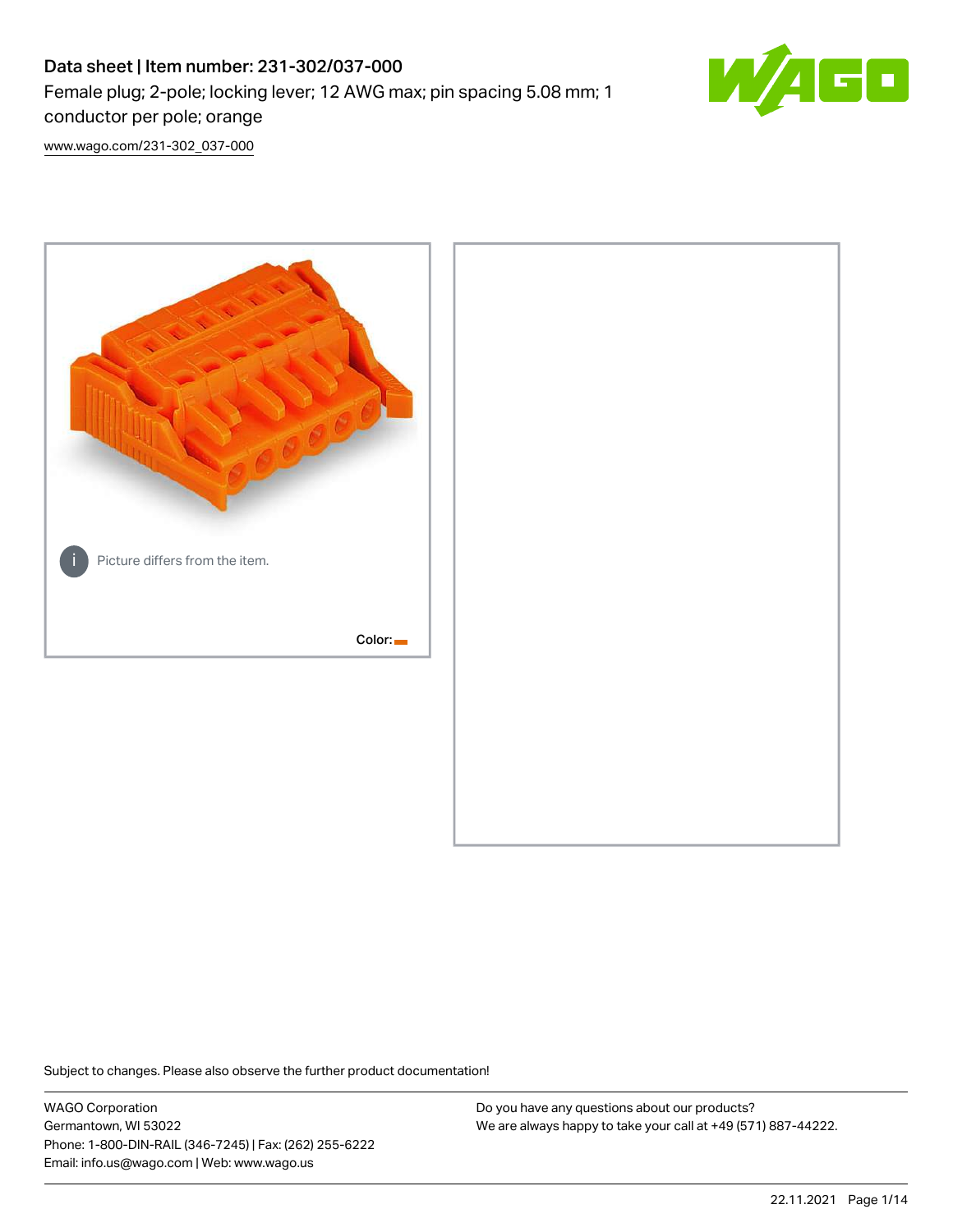

Dimensions in mm

L = pole no. x pin spacing

2- to 3-pole female connectors – one latch only

#### Item description

- **Universal connection for all conductor types**
- Easy cable pre-assembly and on-unit wiring via vertical and horizontal CAGE CLAMP<sup>®</sup> actuation  $\blacksquare$
- $\blacksquare$ Integrated test ports
- $\blacksquare$ With coding fingers

Subject to changes. Please also observe the further product documentation! Data

WAGO Corporation Germantown, WI 53022 Phone: 1-800-DIN-RAIL (346-7245) | Fax: (262) 255-6222 Email: info.us@wago.com | Web: www.wago.us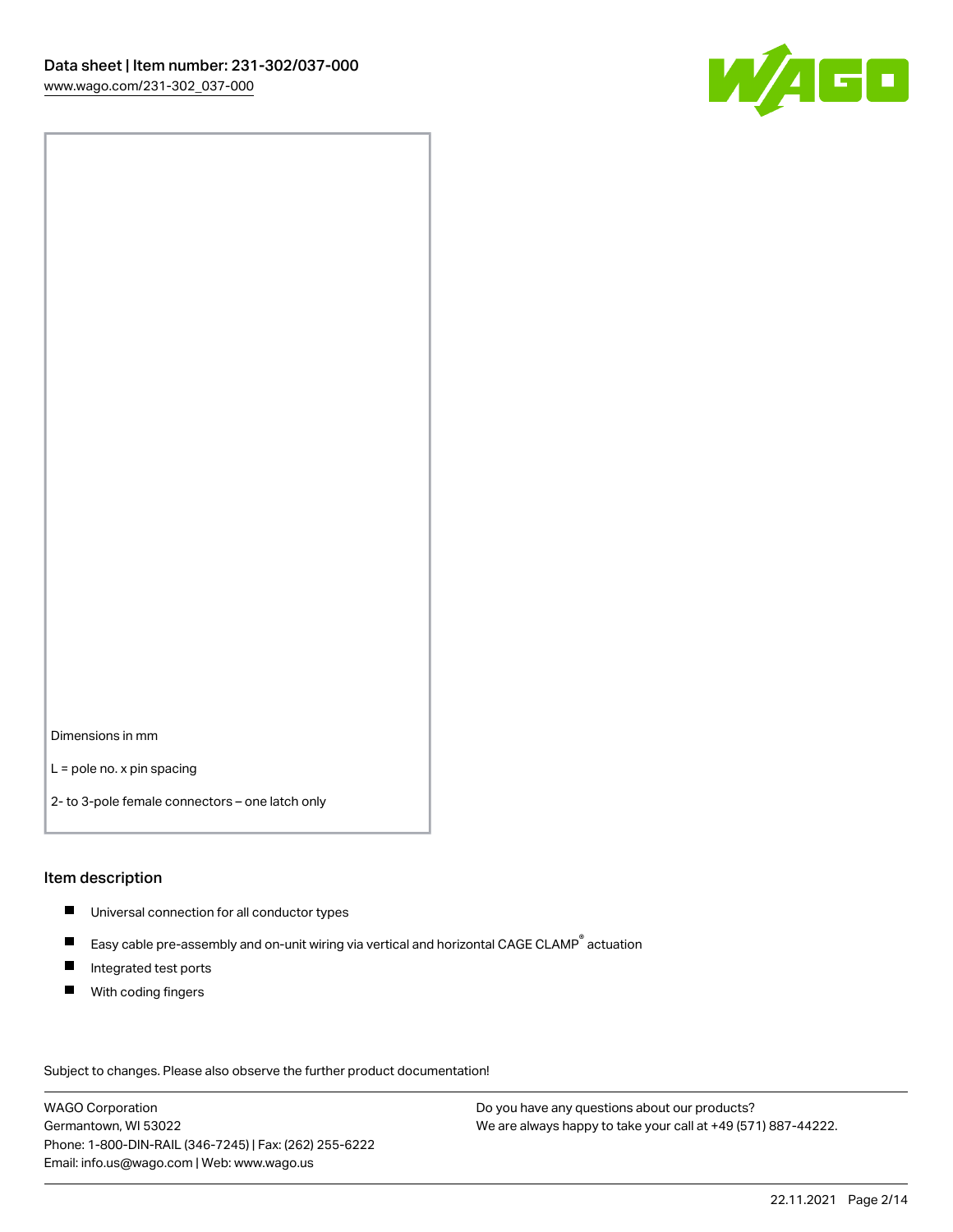

## Data Notes

| Safety information 1 | The MCS-MULTI CONNECTION SYSTEM includes connectors<br>without breaking capacity in accordance with DIN EN 61984. When<br>used as intended, these connectors must not be connected<br>/disconnected when live or under load. The circuit design should<br>ensure header pins, which can be touched, are not live when<br>unmated. |
|----------------------|-----------------------------------------------------------------------------------------------------------------------------------------------------------------------------------------------------------------------------------------------------------------------------------------------------------------------------------|
| Variants:            | Gold-plated or partially gold-plated contact surfaces<br>Other versions (or variants) can be requested from WAGO Sales or<br>configured at https://configurator.wago.com/                                                                                                                                                         |

#### Electrical data

## IEC Approvals

| Ratings per                 | IEC/EN 60664-1                                                        |
|-----------------------------|-----------------------------------------------------------------------|
| Rated voltage (III / 3)     | 320 V                                                                 |
| Rated surge voltage (III/3) | 4 <sub>k</sub> V                                                      |
| Rated voltage (III/2)       | 320 V                                                                 |
| Rated surge voltage (III/2) | 4 <sub>k</sub> V                                                      |
| Nominal voltage (II/2)      | 630 V                                                                 |
| Rated surge voltage (II/2)  | 4 <sub>k</sub> V                                                      |
| Rated current               | 16 A                                                                  |
| Legend (ratings)            | $(III / 2)$ $\triangle$ Overvoltage category III / Pollution degree 2 |

#### UL Approvals

| Approvals per                  | UL 1059 |
|--------------------------------|---------|
| Rated voltage UL (Use Group B) | 300 V   |
| Rated current UL (Use Group B) | 15 A    |
| Rated voltage UL (Use Group D) | 300 V   |
| Rated current UL (Use Group D) | 10 A    |

## Ratings per UL

| Rated voltage UL 1977 | 600 V         |
|-----------------------|---------------|
| Rated current UL 1977 | $\sim$ $\sim$ |

## CSA Approvals

Approvals per CSA

Subject to changes. Please also observe the further product documentation!

| <b>WAGO Corporation</b>                                | Do you have any questions about our products?                 |
|--------------------------------------------------------|---------------------------------------------------------------|
| Germantown, WI 53022                                   | We are always happy to take your call at +49 (571) 887-44222. |
| Phone: 1-800-DIN-RAIL (346-7245)   Fax: (262) 255-6222 |                                                               |
| Email: info.us@wago.com   Web: www.wago.us             |                                                               |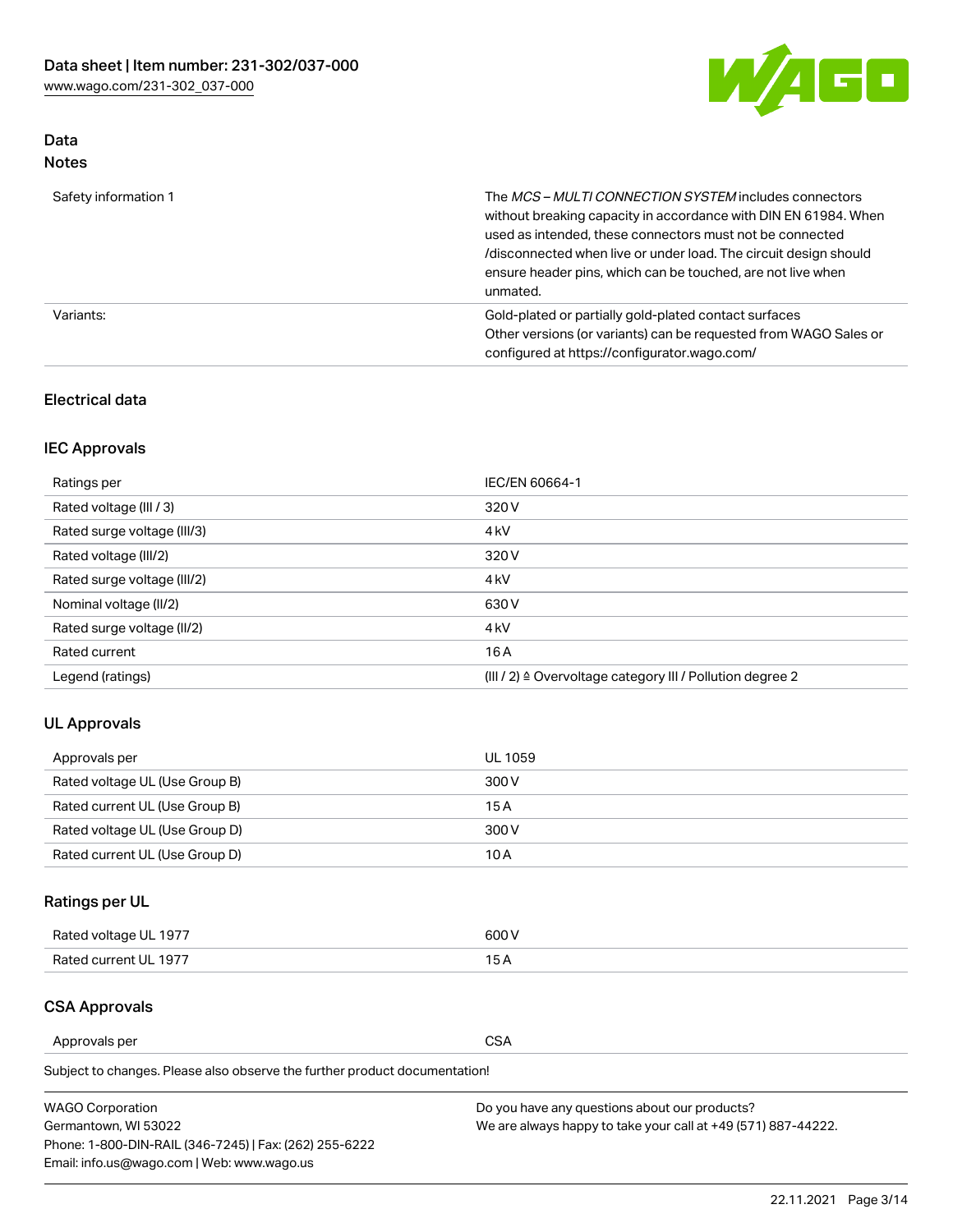[www.wago.com/231-302\\_037-000](http://www.wago.com/231-302_037-000)



| Rated voltage CSA (Use Group B) | 300 V |
|---------------------------------|-------|
| Rated current CSA (Use Group B) | 15 A  |
| Rated voltage CSA (Use Group D) | 300 V |
| Rated current CSA (Use Group D) | 10 A  |

#### Connection data

| Total number of connection points |  |
|-----------------------------------|--|
| Total number of potentials        |  |
| Number of connection types        |  |
| Number of levels                  |  |

### Connection 1

| Connection technology                             | CAGE CLAMP <sup>®</sup>                 |
|---------------------------------------------------|-----------------------------------------|
| Actuation type                                    | Operating tool                          |
| Solid conductor                                   | $0.082.5$ mm <sup>2</sup> / 28  12 AWG  |
| Fine-stranded conductor                           | $0.08$ 2.5 mm <sup>2</sup> / 28  12 AWG |
| Fine-stranded conductor; with insulated ferrule   | $0.251.5$ mm <sup>2</sup>               |
| Fine-stranded conductor; with uninsulated ferrule | $0.252.5$ mm <sup>2</sup>               |
| Strip length                                      | $89$ mm $/$ 0.31  0.35 inch             |
| Number of poles                                   | 2                                       |
| Conductor entry direction to mating direction     | 0°                                      |

#### Physical data

| Pin spacing | 5.08 mm / 0.2 inch    |
|-------------|-----------------------|
| Width       | 26.76 mm / 1.054 inch |
| Height      | 14.3 mm / 0.563 inch  |
| Depth       | 29.6 mm / 1.165 inch  |

## Plug-in connection

| Contact type (pluggable connector) | Female connector/socket |
|------------------------------------|-------------------------|
| Connector (connection type)        | for conductor           |
| Mismating protection               | No.                     |
| Locking of plug-in connection      | locking lever           |

## Material data

Color contracts and contracts of the contracts of the contracts of the contracts of the contracts of the contracts of the contracts of the contracts of the contracts of the contracts of the contracts of the contracts of th

Subject to changes. Please also observe the further product documentation! Material group I

| <b>WAGO Corporation</b>                                | Do you have any questions about our products?                 |
|--------------------------------------------------------|---------------------------------------------------------------|
| Germantown, WI 53022                                   | We are always happy to take your call at +49 (571) 887-44222. |
| Phone: 1-800-DIN-RAIL (346-7245)   Fax: (262) 255-6222 |                                                               |
| Email: info.us@wago.com   Web: www.wago.us             |                                                               |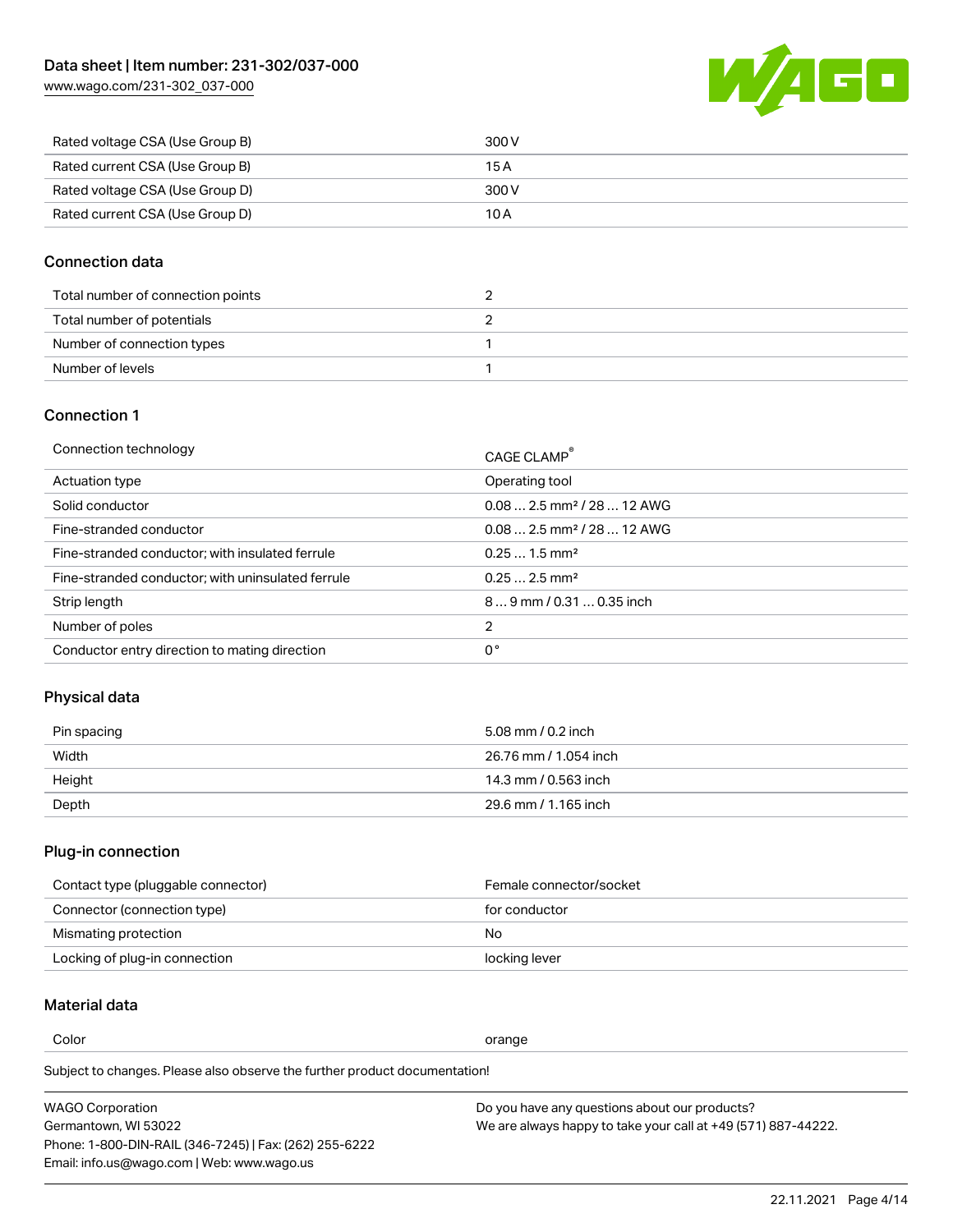[www.wago.com/231-302\\_037-000](http://www.wago.com/231-302_037-000)



| Material group              |                                   |
|-----------------------------|-----------------------------------|
| Insulation material         | Polyamide (PA66)                  |
| Flammability class per UL94 | V <sub>0</sub>                    |
| Clamping spring material    | Chrome nickel spring steel (CrNi) |
| Contact material            | Copper alloy                      |
| Contact plating             | tin-plated                        |
| Fire load                   | 0.101 MJ                          |
| Weight                      | 5.2 g                             |
|                             |                                   |

## Environmental requirements

| Limit temperature range<br>. | … +85 °C.<br>-60 |  |
|------------------------------|------------------|--|
|------------------------------|------------------|--|

#### Commercial data

| Product Group         | 3 (Multi Conn. System) |
|-----------------------|------------------------|
| PU (SPU)              | 100 Stück              |
| Packaging type        | box                    |
| Country of origin     | <b>DE</b>              |
| <b>GTIN</b>           | 4044918345040          |
| Customs tariff number | 8536694040             |

## Approvals / Certificates

#### Country specific Approvals

|                       |                                                                            |                                 | Certificate |
|-----------------------|----------------------------------------------------------------------------|---------------------------------|-------------|
| Logo                  | Approval                                                                   | <b>Additional Approval Text</b> | name        |
|                       | CB                                                                         | IEC 61984                       | NL-39756    |
|                       | DEKRA Certification B.V.                                                   |                                 |             |
|                       | <b>CSA</b>                                                                 | C22.2                           | 1466354     |
|                       | <b>DEKRA Certification B.V.</b>                                            |                                 |             |
|                       | <b>KEMA/KEUR</b>                                                           | EN 61984                        | 2190761.01  |
| EMA                   | DEKRA Certification B.V.                                                   |                                 |             |
| <b>Ship Approvals</b> |                                                                            |                                 |             |
|                       |                                                                            |                                 | Certificate |
| Logo                  | Approval                                                                   | <b>Additional Approval Text</b> | name        |
|                       | <b>ABS</b>                                                                 |                                 | $19 -$      |
|                       | Subject to changes. Please also observe the further product documentation! |                                 |             |

| <b>WAGO Corporation</b>                                | Do you have any questions about our products?                 |
|--------------------------------------------------------|---------------------------------------------------------------|
| Germantown, WI 53022                                   | We are always happy to take your call at +49 (571) 887-44222. |
| Phone: 1-800-DIN-RAIL (346-7245)   Fax: (262) 255-6222 |                                                               |
| Email: info.us@wago.com   Web: www.wago.us             |                                                               |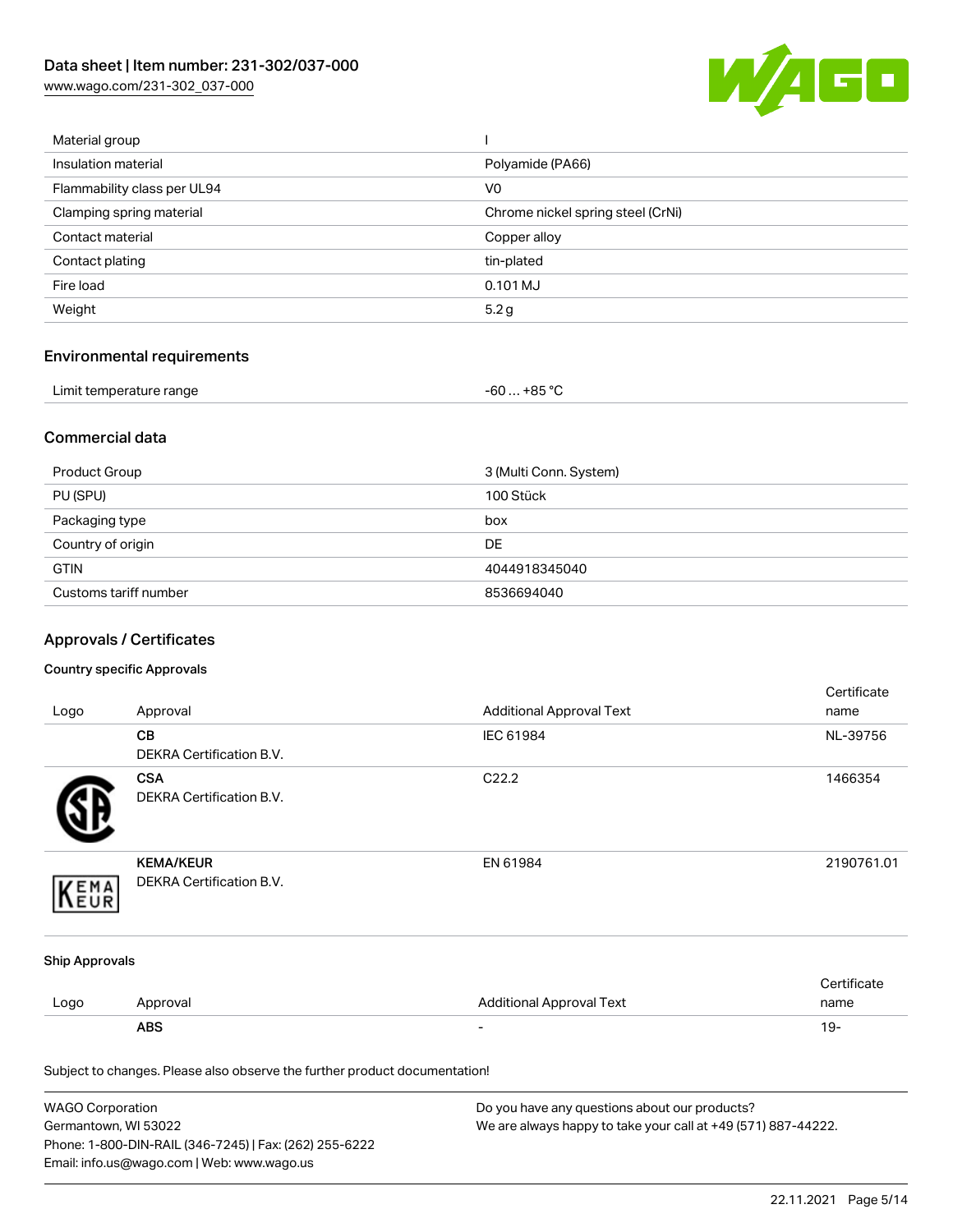

American Bureau of Shipping **American Bureau of Shipping**  $\overline{A}$ 



PDA

| <b>UL-Approvals</b>                                 |                                                                                                          |                                                                                                                |                              |
|-----------------------------------------------------|----------------------------------------------------------------------------------------------------------|----------------------------------------------------------------------------------------------------------------|------------------------------|
| Logo                                                | Approval                                                                                                 | <b>Additional Approval Text</b>                                                                                | Certificate<br>name          |
|                                                     | UL<br>UL International Germany GmbH                                                                      | <b>UL 1977</b>                                                                                                 | E45171                       |
|                                                     | <b>UR</b><br>Underwriters Laboratories Inc.                                                              | <b>UL 1059</b>                                                                                                 | E45172                       |
| Counterpart                                         |                                                                                                          |                                                                                                                |                              |
|                                                     | Item no.231-632<br>Male connector; 2-pole; Pin spacing 5.08 mm; orange                                   |                                                                                                                | www.wago.com/231-632         |
|                                                     | Item no.231-332/001-000                                                                                  | Male header; 2-pole; THT; 1.0 x 1.0 mm solder pin; straight; pin spacing 5.08 mm; orange                       | www.wago.com/231-332/001-000 |
|                                                     | Item no.231-532/001-000                                                                                  | Male header; 2-pole; THT; 1.0 x 1.0 mm solder pin; angled; pin spacing 5.08 mm; orange                         | www.wago.com/231-532/001-000 |
| <b>Optional accessories</b><br><b>Strain relief</b> |                                                                                                          |                                                                                                                |                              |
| Strain relief housing                               |                                                                                                          |                                                                                                                |                              |
|                                                     | Item no.: 232-632<br>Strain relief housing; orange                                                       |                                                                                                                | www.wago.com/232-632         |
| <b>Tools</b>                                        |                                                                                                          |                                                                                                                |                              |
| Operating tool                                      |                                                                                                          |                                                                                                                |                              |
|                                                     | Item no.: 209-130                                                                                        | Operating tool; suitable for 264, 280 and 281 Series; 1-way; of insulating material; white                     | www.wago.com/209-130         |
|                                                     | Item no.: 209-132<br>Operating tool; for connecting comb-style jumper bar; 2-way; of insulating material |                                                                                                                | www.wago.com/209-132         |
|                                                     | Subject to changes. Please also observe the further product documentation!                               |                                                                                                                |                              |
| <b>WAGO Corporation</b><br>Germantown, WI 53022     | Phone: 1-800-DIN-RAIL (346-7245)   Fax: (262) 255-6222<br>Email: info.us@wago.com   Web: www.wago.us     | Do you have any questions about our products?<br>We are always happy to take your call at +49 (571) 887-44222. |                              |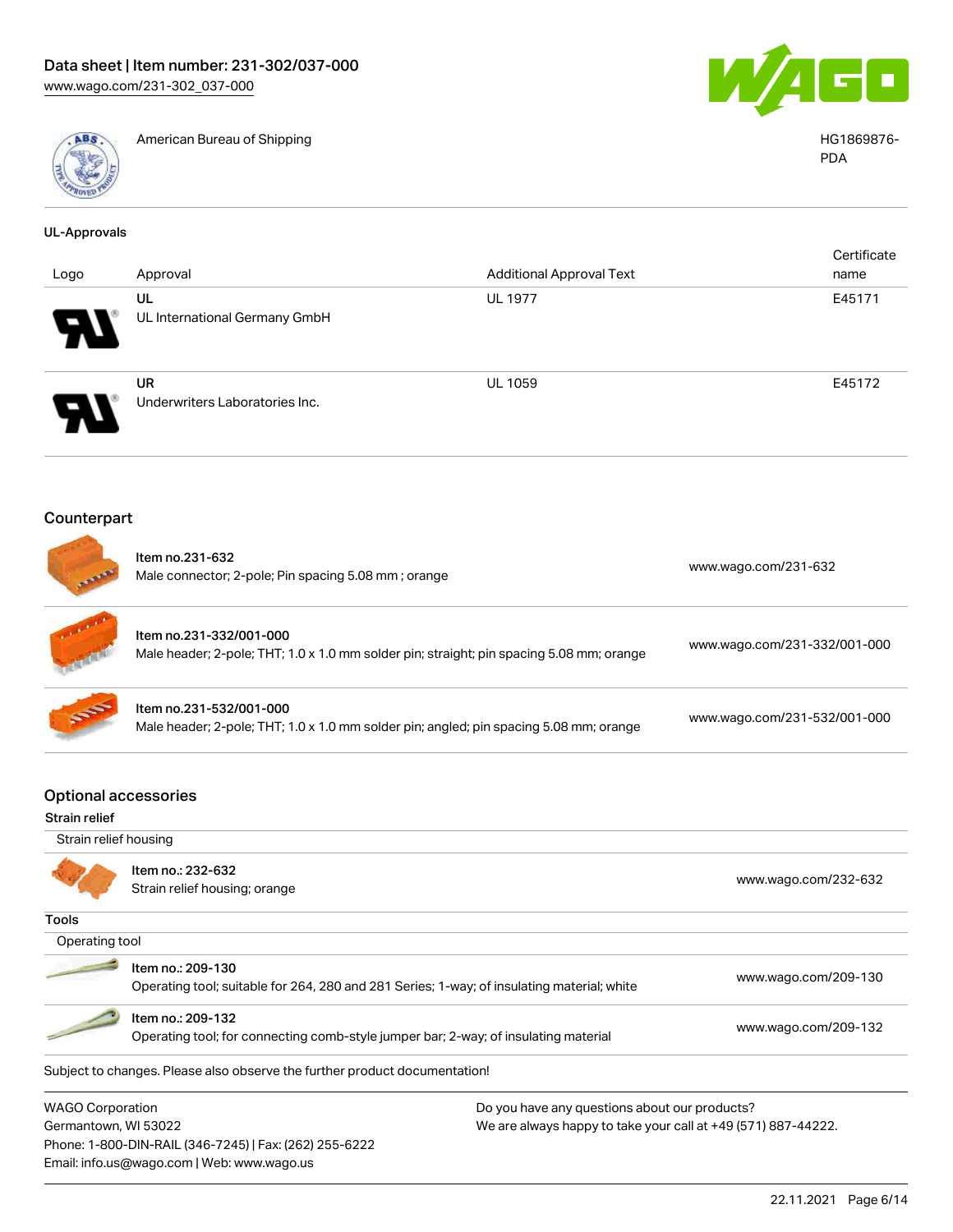

|         | Item no.: 231-159                                                                     | www.wago.com/231-159 |
|---------|---------------------------------------------------------------------------------------|----------------------|
|         | Operating tool; natural                                                               |                      |
|         | Item no.: 231-231<br>Combination operating tool; red                                  | www.wago.com/231-231 |
|         | Item no.: 231-131<br>Operating tool; made of insulating material; 1-way; loose; white | www.wago.com/231-131 |
|         | Item no.: 231-291<br>Operating tool; made of insulating material; 1-way; loose; red   | www.wago.com/231-291 |
|         | Item no.: 280-432<br>Operating tool; made of insulating material; 2-way; white        | www.wago.com/280-432 |
|         | Item no.: 280-434<br>Operating tool; made of insulating material; 4-way               | www.wago.com/280-434 |
|         | Item no.: 280-437<br>Operating tool; made of insulating material; 7-way               | www.wago.com/280-437 |
|         | Item no.: 280-440<br>Operating tool; made of insulating material; 10-way              | www.wago.com/280-440 |
|         | Item no.: 280-435<br>Operating tool; made of insulating material; 5-way; gray         | www.wago.com/280-435 |
|         | Item no.: 280-436<br>Operating tool; made of insulating material; 6-way               | www.wago.com/280-436 |
|         | Item no.: 280-438<br>Operating tool; made of insulating material; 8-way               | www.wago.com/280-438 |
|         | Item no.: 280-433<br>Operating tool; made of insulating material; 3-way               | www.wago.com/280-433 |
| Cover   |                                                                                       |                      |
| Cover   |                                                                                       |                      |
|         | Item no.: 231-669<br>Lockout caps; for covering unused clamping units; orange         | www.wago.com/231-669 |
| Jumpers |                                                                                       |                      |
| Jumper  |                                                                                       |                      |
|         | Item no.: 231-905<br>Jumper; for conductor entry; 5-way; insulated; gray              | www.wago.com/231-905 |
|         | Item no.: 231-903<br>Jumper; for conductor entry; 3-way; insulated; gray              | www.wago.com/231-903 |
|         |                                                                                       |                      |

Subject to changes. Please also observe the further product documentation!

| <b>WAGO Corporation</b>                                | Do you have any questions about our products?                 |
|--------------------------------------------------------|---------------------------------------------------------------|
| Germantown, WI 53022                                   | We are always happy to take your call at +49 (571) 887-44222. |
| Phone: 1-800-DIN-RAIL (346-7245)   Fax: (262) 255-6222 |                                                               |
| Email: info.us@wago.com   Web: www.wago.us             |                                                               |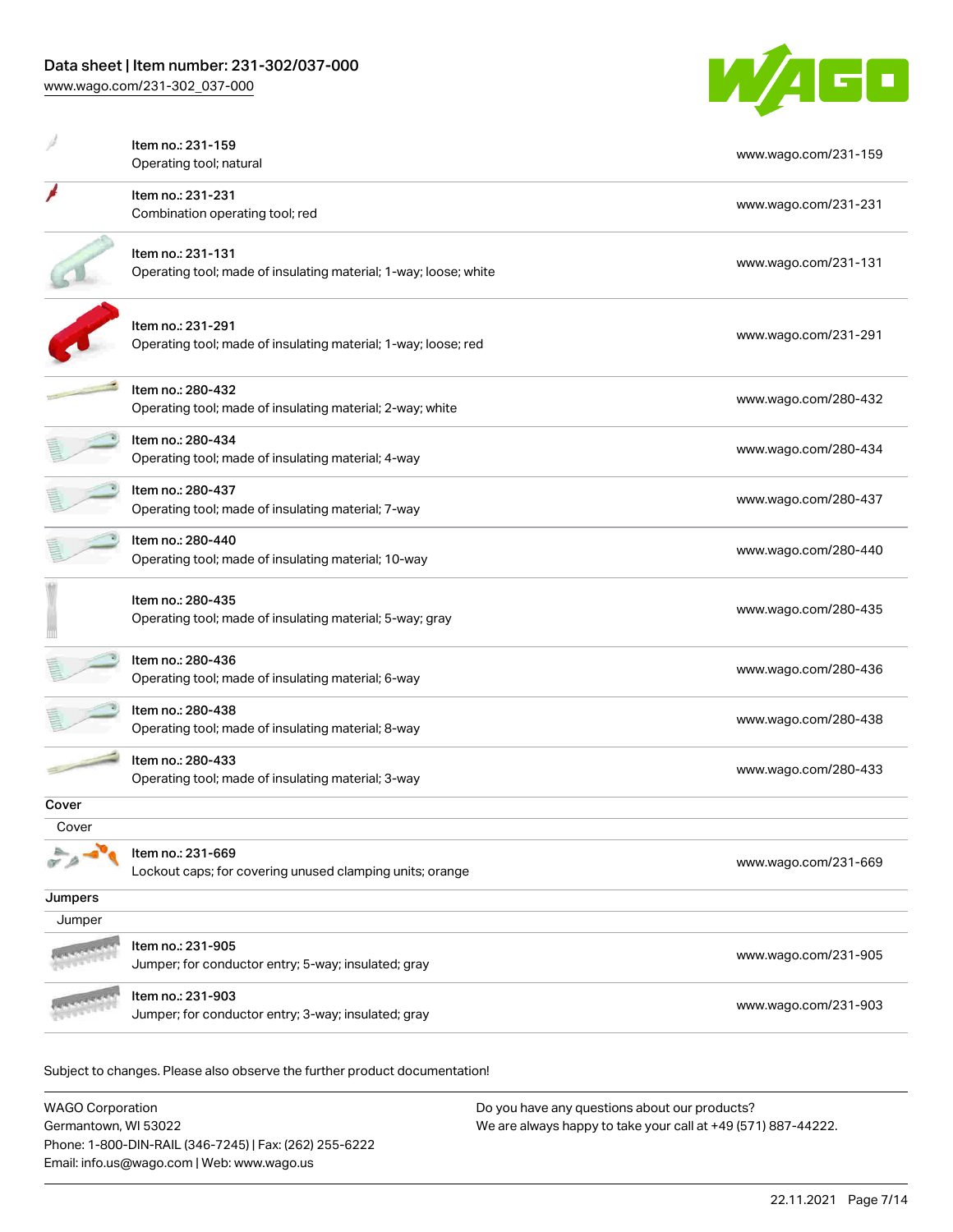#### Data sheet | Item number: 231-302/037-000

[www.wago.com/231-302\\_037-000](http://www.wago.com/231-302_037-000)



[www.wago.com/231-907](http://www.wago.com/231-907)

## Item no.: 231-907

Jumper; for conductor entry; 7-way; insulated; gray



Item no.: 231-910

Item no.: 231-902 Jumper; for conductor entry; 2-way; insulated; gray [www.wago.com/231-902](http://www.wago.com/231-902)

Marking accessories

| Marking strip                                                                                                                                                                                   |                                  |
|-------------------------------------------------------------------------------------------------------------------------------------------------------------------------------------------------|----------------------------------|
| Item no.: 210-331/508-103<br>Marking strips; as a DIN A4 sheet; MARKED; 1-12 (200x); Height of marker strip: 2.3 mm/0.091 in; Strip<br>length 182 mm; Horizontal marking; Self-adhesive; white  | www.wago.com/210-331<br>/508-103 |
| Item no.: 210-331/508-104<br>Marking strips; as a DIN A4 sheet; MARKED; 13-24 (200x); Height of marker strip: 2.3 mm/0.091 in; Strip<br>length 182 mm; Horizontal marking; Self-adhesive; white | www.wago.com/210-331<br>/508-104 |
| Item no.: 210-332/508-202<br>Marking strips; as a DIN A4 sheet; MARKED; 1-16 (160x); Height of marker strip: 3 mm; Strip length 182<br>mm; Horizontal marking; Self-adhesive; white             | www.wago.com/210-332<br>/508-202 |
| Item no.: 210-332/508-204<br>Marking strips; as a DIN A4 sheet; MARKED; 17-32 (160x); Height of marker strip: 3 mm; Strip length<br>182 mm; Horizontal marking; Self-adhesive; white            | www.wago.com/210-332<br>/508-204 |
| Item no.: 210-332/508-206<br>Marking strips; as a DIN A4 sheet; MARKED; 33-48 (160x); Height of marker strip: 3 mm; Strip length<br>182 mm; Horizontal marking; Self-adhesive; white            | www.wago.com/210-332<br>/508-206 |
| Item no.: 210-332/508-205<br>Marking strips; as a DIN A4 sheet; MARKED; 1-32 (80x); Height of marker strip: 3 mm; Strip length 182<br>mm; Horizontal marking; Self-adhesive; white              | www.wago.com/210-332<br>/508-205 |
| Insulations stops                                                                                                                                                                               |                                  |
| Insulation stop                                                                                                                                                                                 |                                  |
| Item no.: 231-672<br>Insulation stop; $0.75 - 1$ mm <sup>2</sup> ; dark gray<br>Leece                                                                                                           | www.wago.com/231-672             |
| Item no.: 231-670<br>Insulation stop; $0.08$ -0.2 mm <sup>2</sup> / $0.2$ mm <sup>2</sup> "s"; white<br>LEEEE                                                                                   | www.wago.com/231-670             |
| Item no.: 231-671<br>Insulation stop; 0.25 - 0.5 mm <sup>2</sup> ; light gray<br>Lecci                                                                                                          | www.wago.com/231-671             |
| <b>Ferrules</b>                                                                                                                                                                                 |                                  |

Jumper; for conductor entry; 10-way; insulated; gray [www.wago.com/231-910](http://www.wago.com/231-910)

Subject to changes. Please also observe the further product documentation!

WAGO Corporation Germantown, WI 53022 Phone: 1-800-DIN-RAIL (346-7245) | Fax: (262) 255-6222 Email: info.us@wago.com | Web: www.wago.us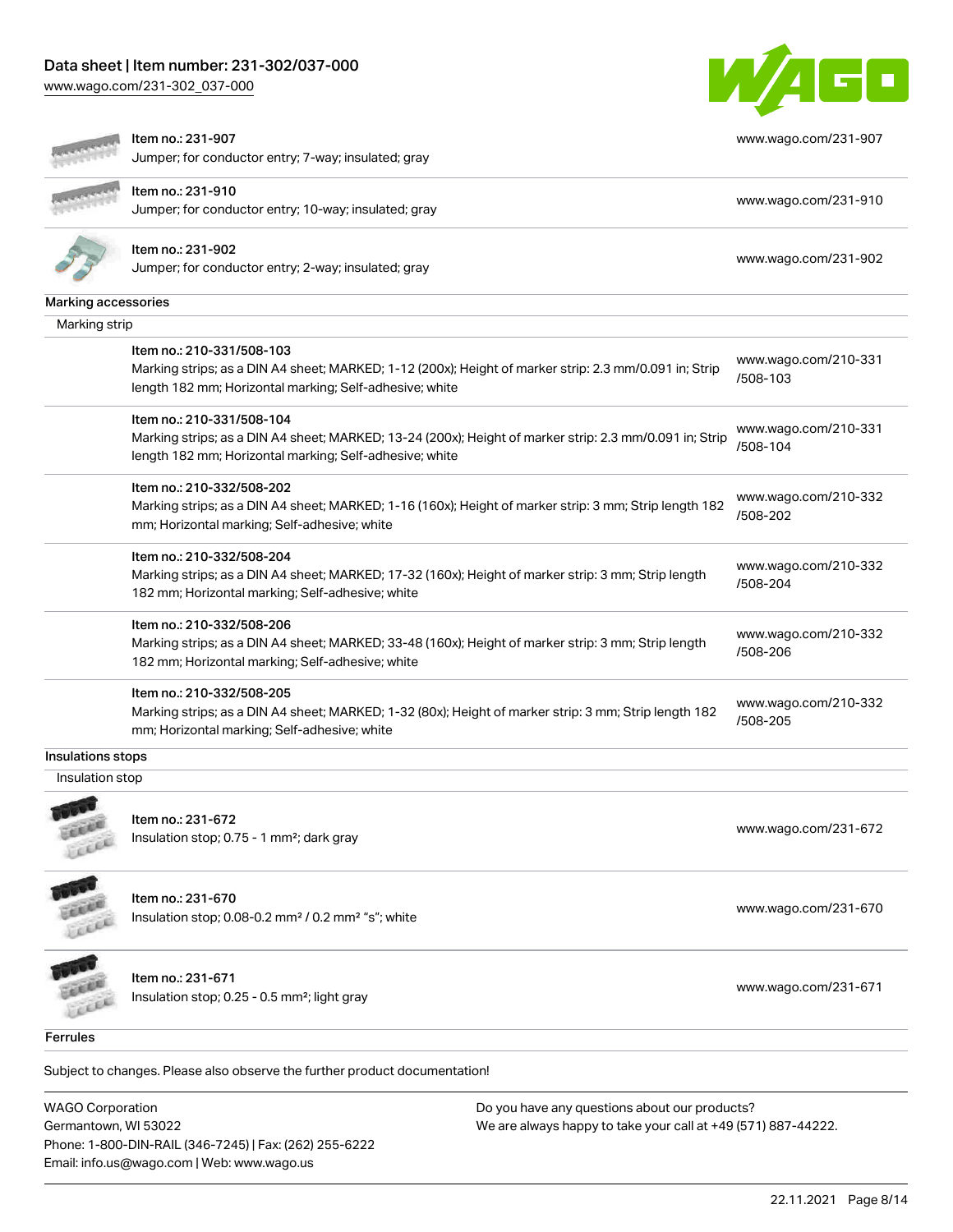## Data sheet | Item number: 231-302/037-000

[www.wago.com/231-302\\_037-000](http://www.wago.com/231-302_037-000)



| Item no.: 216-101                                                                                                                                                                  |                      |
|------------------------------------------------------------------------------------------------------------------------------------------------------------------------------------|----------------------|
| Ferrule; Sleeve for 0.5 mm <sup>2</sup> / AWG 22; uninsulated; electro-tin plated; silver-colored                                                                                  | www.wago.com/216-101 |
| Item no.: 216-104<br>Ferrule; Sleeve for 1.5 mm <sup>2</sup> / AWG 16; uninsulated; electro-tin plated; silver-colored                                                             | www.wago.com/216-104 |
| Item no.: 216-106<br>Ferrule; Sleeve for 2.5 mm <sup>2</sup> / AWG 14; uninsulated; electro-tin plated; silver-colored                                                             | www.wago.com/216-106 |
| Item no.: 216-102<br>Ferrule; Sleeve for 0.75 mm <sup>2</sup> / AWG 20; uninsulated; electro-tin plated; silver-colored                                                            | www.wago.com/216-102 |
| Item no.: 216-103<br>Ferrule; Sleeve for 1 mm <sup>2</sup> / AWG 18; uninsulated; electro-tin plated                                                                               | www.wago.com/216-103 |
| Item no.: 216-123<br>Ferrule; Sleeve for 1 mm <sup>2</sup> / AWG 18; uninsulated; electro-tin plated; silver-colored                                                               | www.wago.com/216-123 |
| Item no.: 216-122<br>Ferrule; Sleeve for 0.75 mm <sup>2</sup> / AWG 20; uninsulated; electro-tin plated; silver-colored                                                            | www.wago.com/216-122 |
| Item no.: 216-124<br>Ferrule; Sleeve for 1.5 mm <sup>2</sup> / AWG 16; uninsulated; electro-tin plated                                                                             | www.wago.com/216-124 |
| Item no.: 216-142<br>Ferrule; Sleeve for 0.75 mm <sup>2</sup> / 18 AWG; uninsulated; electro-tin plated; electrolytic copper; gastight<br>crimped; acc. to DIN 46228, Part 1/08.92 | www.wago.com/216-142 |
| Item no.: 216-132<br>Ferrule; Sleeve for 0.34 mm <sup>2</sup> / AWG 24; uninsulated; electro-tin plated                                                                            | www.wago.com/216-132 |
| Item no.: 216-121<br>Ferrule; Sleeve for 0.5 mm <sup>2</sup> / AWG 22; uninsulated; electro-tin plated; silver-colored                                                             | www.wago.com/216-121 |
| Item no.: 216-143<br>Ferrule; Sleeve for 1 mm <sup>2</sup> / AWG 18; uninsulated; electro-tin plated; electrolytic copper; gastight<br>crimped; acc. to DIN 46228, Part 1/08.92    | www.wago.com/216-143 |
| Item no.: 216-131<br>Ferrule; Sleeve for 0.25 mm <sup>2</sup> / AWG 24; uninsulated; electro-tin plated; silver-colored                                                            | www.wago.com/216-131 |
| Item no.: 216-141<br>Ferrule; Sleeve for 0.5 mm <sup>2</sup> / 20 AWG; uninsulated; electro-tin plated; electrolytic copper; gastight<br>crimped; acc. to DIN 46228, Part 1/08.92  | www.wago.com/216-141 |
| Item no.: 216-152<br>Ferrule; Sleeve for 0.34 mm <sup>2</sup> / AWG 24; uninsulated; electro-tin plated                                                                            | www.wago.com/216-152 |
| Item no.: 216-203<br>Ferrule; Sleeve for 1 mm <sup>2</sup> / AWG 18; insulated; electro-tin plated; red                                                                            | www.wago.com/216-203 |
| Item no.: 216-202                                                                                                                                                                  | www.wago.com/216-202 |
|                                                                                                                                                                                    |                      |

Subject to changes. Please also observe the further product documentation!

| <b>WAGO Corporation</b>                                | Do you have any questions about our products?                 |
|--------------------------------------------------------|---------------------------------------------------------------|
| Germantown, WI 53022                                   | We are always happy to take your call at +49 (571) 887-44222. |
| Phone: 1-800-DIN-RAIL (346-7245)   Fax: (262) 255-6222 |                                                               |
| Email: info.us@wago.com   Web: www.wago.us             |                                                               |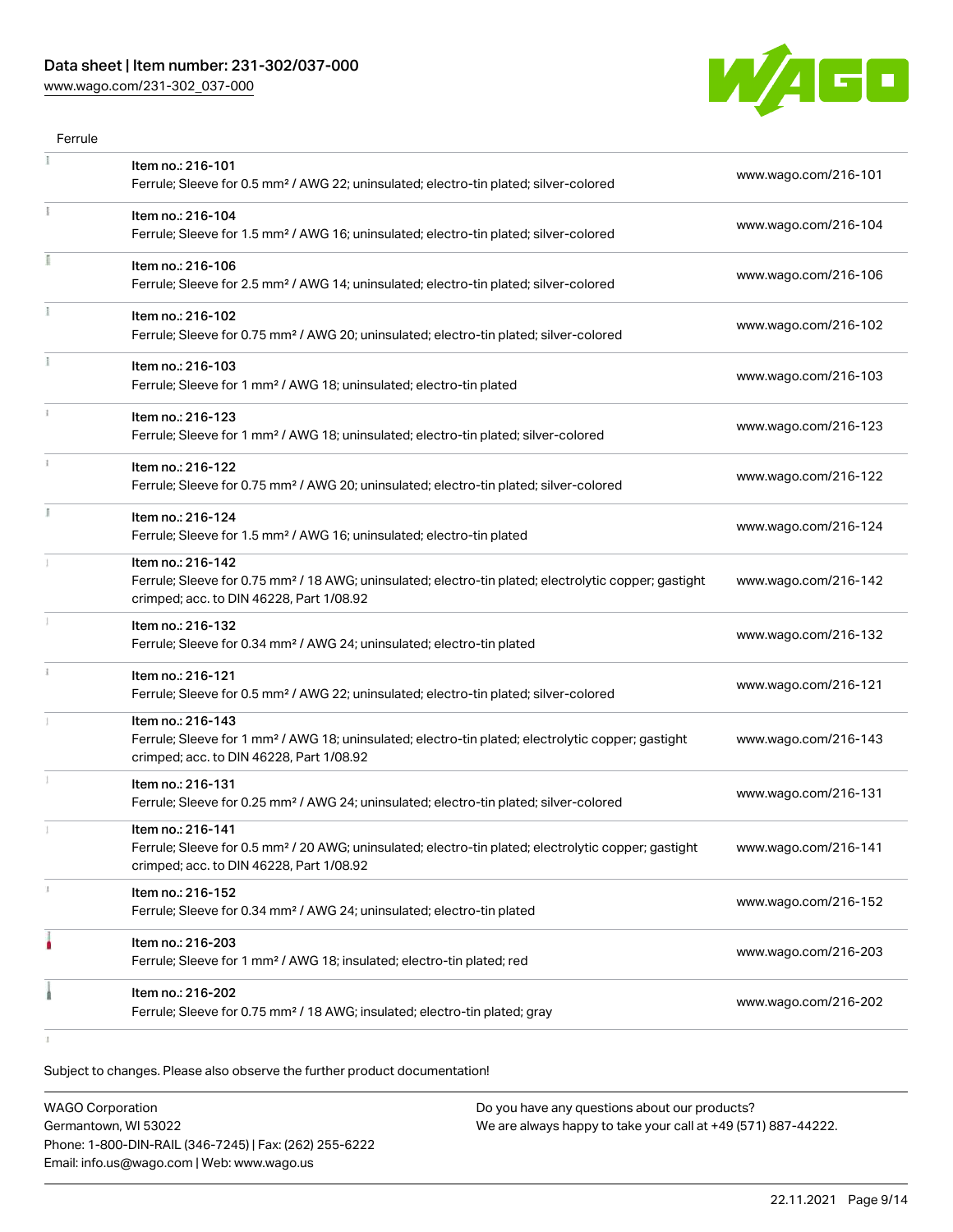[www.wago.com/231-302\\_037-000](http://www.wago.com/231-302_037-000)



|   | Item no.: 216-151<br>Ferrule; Sleeve for 0.25 mm <sup>2</sup> / AWG 24; uninsulated; electro-tin plated                                                                                                 | www.wago.com/216-151 |
|---|---------------------------------------------------------------------------------------------------------------------------------------------------------------------------------------------------------|----------------------|
| Â | Item no.: 216-204<br>Ferrule; Sleeve for 1.5 mm <sup>2</sup> / AWG 16; insulated; electro-tin plated; black                                                                                             | www.wago.com/216-204 |
|   | Item no.: 216-144<br>Ferrule; Sleeve for 1.5 mm <sup>2</sup> / AWG 16; uninsulated; electro-tin plated; electrolytic copper; gastight<br>crimped; acc. to DIN 46228, Part 1/08.92; silver-colored       | www.wago.com/216-144 |
|   | Item no.: 216-201<br>Ferrule; Sleeve for 0.5 mm <sup>2</sup> / 20 AWG; insulated; electro-tin plated; white                                                                                             | www.wago.com/216-201 |
|   | Item no.: 216-223<br>Ferrule; Sleeve for 1 mm <sup>2</sup> / AWG 18; insulated; electro-tin plated; red                                                                                                 | www.wago.com/216-223 |
|   | Item no.: 216-241<br>Ferrule; Sleeve for 0.5 mm <sup>2</sup> / 20 AWG; insulated; electro-tin plated; electrolytic copper; gastight<br>crimped; acc. to DIN 46228, Part 4/09.90; white                  | www.wago.com/216-241 |
|   | Item no.: 216-242<br>Ferrule; Sleeve for 0.75 mm <sup>2</sup> / 18 AWG; insulated; electro-tin plated; electrolytic copper; gastight<br>crimped; acc. to DIN 46228, Part 4/09.90; gray                  | www.wago.com/216-242 |
|   | Item no.: 216-222<br>Ferrule; Sleeve for 0.75 mm <sup>2</sup> / 18 AWG; insulated; electro-tin plated; gray                                                                                             | www.wago.com/216-222 |
|   | Item no.: 216-221<br>Ferrule; Sleeve for 0.5 mm <sup>2</sup> / 20 AWG; insulated; electro-tin plated; white                                                                                             | www.wago.com/216-221 |
| ٨ | Item no.: 216-224<br>Ferrule; Sleeve for 1.5 mm <sup>2</sup> / AWG 16; insulated; electro-tin plated; black                                                                                             | www.wago.com/216-224 |
|   | Item no.: 216-243<br>Ferrule; Sleeve for 1 mm <sup>2</sup> / AWG 18; insulated; electro-tin plated; electrolytic copper; gastight crimped; www.wago.com/216-243<br>acc. to DIN 46228, Part 4/09.90; red |                      |
| Â | Item no.: 216-244<br>Ferrule; Sleeve for 1.5 mm <sup>2</sup> / AWG 16; insulated; electro-tin plated; electrolytic copper; gastight<br>crimped; acc. to DIN 46228, Part 4/09.90; black                  | www.wago.com/216-244 |
|   | Item no.: 216-263<br>Ferrule; Sleeve for 1 mm <sup>2</sup> / AWG 18; insulated; electro-tin plated; electrolytic copper; gastight crimped; www.wago.com/216-263<br>acc. to DIN 46228, Part 4/09.90; red |                      |
| 1 | Item no.: 216-264<br>Ferrule; Sleeve for 1.5 mm <sup>2</sup> / AWG 16; insulated; electro-tin plated; electrolytic copper; gastight<br>crimped; acc. to DIN 46228, Part 4/09.90; black                  | www.wago.com/216-264 |
| 1 | Item no.: 216-284<br>Ferrule; Sleeve for 1.5 mm <sup>2</sup> / AWG 16; insulated; electro-tin plated; electrolytic copper; gastight<br>crimped; acc. to DIN 46228, Part 4/09.90; black                  | www.wago.com/216-284 |
|   | Item no.: 216-262<br>Ferrule; Sleeve for 0.75 mm <sup>2</sup> / 18 AWG; insulated; electro-tin plated; electrolytic copper; gastight<br>crimped; acc. to DIN 46228, Part 4/09.90; gray                  | www.wago.com/216-262 |
|   | Item no.: 216-301<br>Ferrule; Sleeve for 0.25 mm <sup>2</sup> / AWG 24; insulated; electro-tin plated; yellow                                                                                           | www.wago.com/216-301 |
|   |                                                                                                                                                                                                         |                      |

Subject to changes. Please also observe the further product documentation!

WAGO Corporation Germantown, WI 53022 Phone: 1-800-DIN-RAIL (346-7245) | Fax: (262) 255-6222 Email: info.us@wago.com | Web: www.wago.us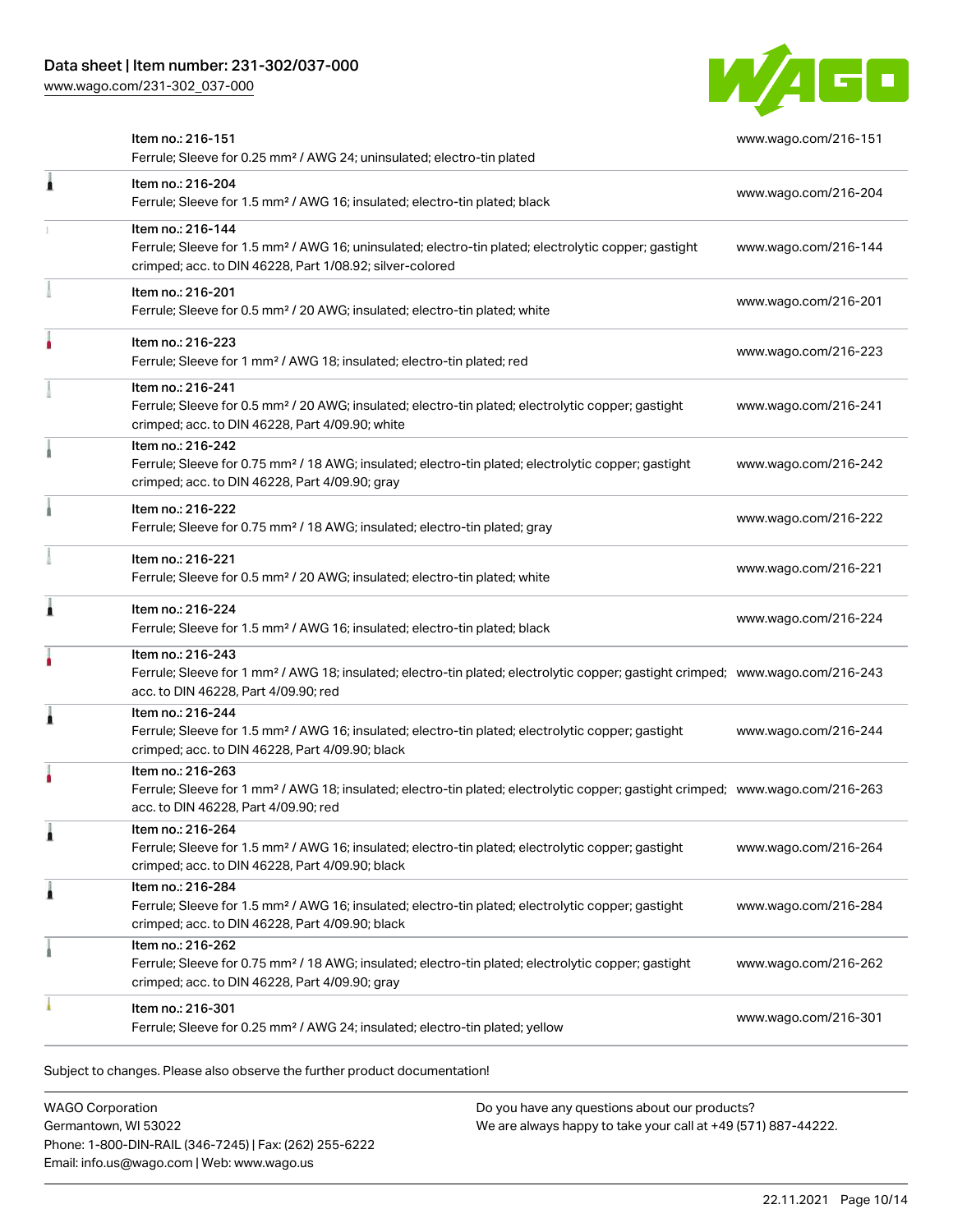## Data sheet | Item number: 231-302/037-000

[www.wago.com/231-302\\_037-000](http://www.wago.com/231-302_037-000)

Email: info.us@wago.com | Web: www.wago.us



| 1                                                       | Item no.: 216-321<br>Ferrule; Sleeve for 0.25 mm <sup>2</sup> / AWG 24; insulated; electro-tin plated; yellow              |                                                                                                                | www.wago.com/216-321 |                      |  |
|---------------------------------------------------------|----------------------------------------------------------------------------------------------------------------------------|----------------------------------------------------------------------------------------------------------------|----------------------|----------------------|--|
| ı                                                       | Item no.: 216-322<br>Ferrule; Sleeve for 0.34 mm <sup>2</sup> / 22 AWG; insulated; electro-tin plated; green               |                                                                                                                | www.wago.com/216-322 |                      |  |
| ı                                                       | Item no.: 216-302<br>Ferrule; Sleeve for 0.34 mm <sup>2</sup> / 22 AWG; insulated; electro-tin plated; light turquoise     |                                                                                                                | www.wago.com/216-302 |                      |  |
| <b>Testing accessories</b>                              |                                                                                                                            |                                                                                                                |                      |                      |  |
| Testing accessories                                     |                                                                                                                            |                                                                                                                |                      |                      |  |
|                                                         | Item no.: 210-136<br>Test plug; 2 mm Ø; with 500 mm cable                                                                  |                                                                                                                | www.wago.com/210-136 |                      |  |
|                                                         | Item no.: 231-661<br>Test plugs for female connectors; for 5 mm and 5.08 mm pin spacing; 2,50 mm <sup>2</sup> ; light gray |                                                                                                                |                      | www.wago.com/231-661 |  |
| <b>Downloads</b><br>Documentation                       |                                                                                                                            |                                                                                                                |                      |                      |  |
| <b>Additional Information</b><br>Technical explanations |                                                                                                                            | 2019 Apr 3                                                                                                     | pdf<br>2.0 MB        | Download             |  |
| <b>CAD files</b>                                        |                                                                                                                            |                                                                                                                |                      |                      |  |
| CAD data                                                |                                                                                                                            |                                                                                                                |                      |                      |  |
| 2D/3D Models 231-302/037-000                            |                                                                                                                            |                                                                                                                | <b>URL</b>           | Download             |  |
| <b>CAE</b> data                                         |                                                                                                                            |                                                                                                                |                      |                      |  |
| EPLAN Data Portal 231-302/037-000                       |                                                                                                                            |                                                                                                                | <b>URL</b>           | Download             |  |
| ZUKEN Portal 231-302/037-000                            |                                                                                                                            |                                                                                                                | URL                  | Download             |  |
| EPLAN Data Portal 231-302/037-000                       |                                                                                                                            |                                                                                                                | <b>URL</b>           | Download             |  |
|                                                         | <b>Environmental Product Compliance</b>                                                                                    |                                                                                                                |                      |                      |  |
| <b>Compliance Search</b>                                |                                                                                                                            |                                                                                                                |                      |                      |  |
|                                                         | Environmental Product Compliance 231-302/037-000                                                                           |                                                                                                                | <b>URL</b>           | Download             |  |
|                                                         | Subject to changes. Please also observe the further product documentation!                                                 |                                                                                                                |                      |                      |  |
| <b>WAGO Corporation</b><br>Germantown, WI 53022         | Phone: 1-800-DIN-RAIL (346-7245)   Fax: (262) 255-6222                                                                     | Do you have any questions about our products?<br>We are always happy to take your call at +49 (571) 887-44222. |                      |                      |  |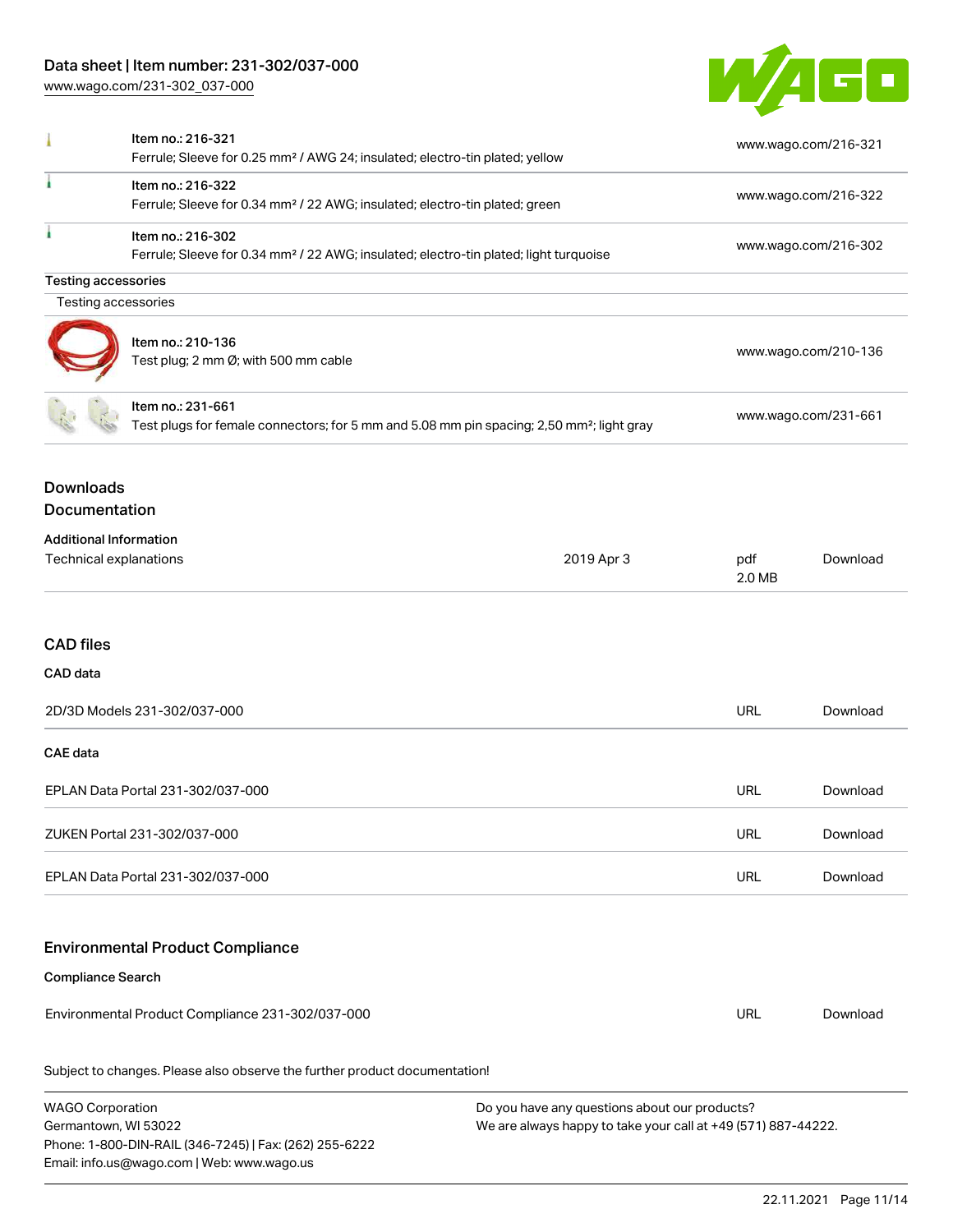

1-conductor female connector; CAGE CLAMP®; 2.5 mm²; Pin spacing 5.08 mm; 2 pole; Lateral locking levers; 2,50 mm²; orange

#### Installation Notes



Inserting a conductor via 3.5 mm screwdriver – CAGE CLAMP® actuation parallel to conductor entry.



Inserting a conductor via 3.5 mm screwdriver – CAGE CLAMP® actuation perpendicular to conductor entry.



Inserting a conductor into CAGE CLAMP® unit via operating lever (231-291).



Inserting a conductor via operating tool.

Subject to changes. Please also observe the further product documentation!

WAGO Corporation Germantown, WI 53022 Phone: 1-800-DIN-RAIL (346-7245) | Fax: (262) 255-6222 Email: info.us@wago.com | Web: www.wago.us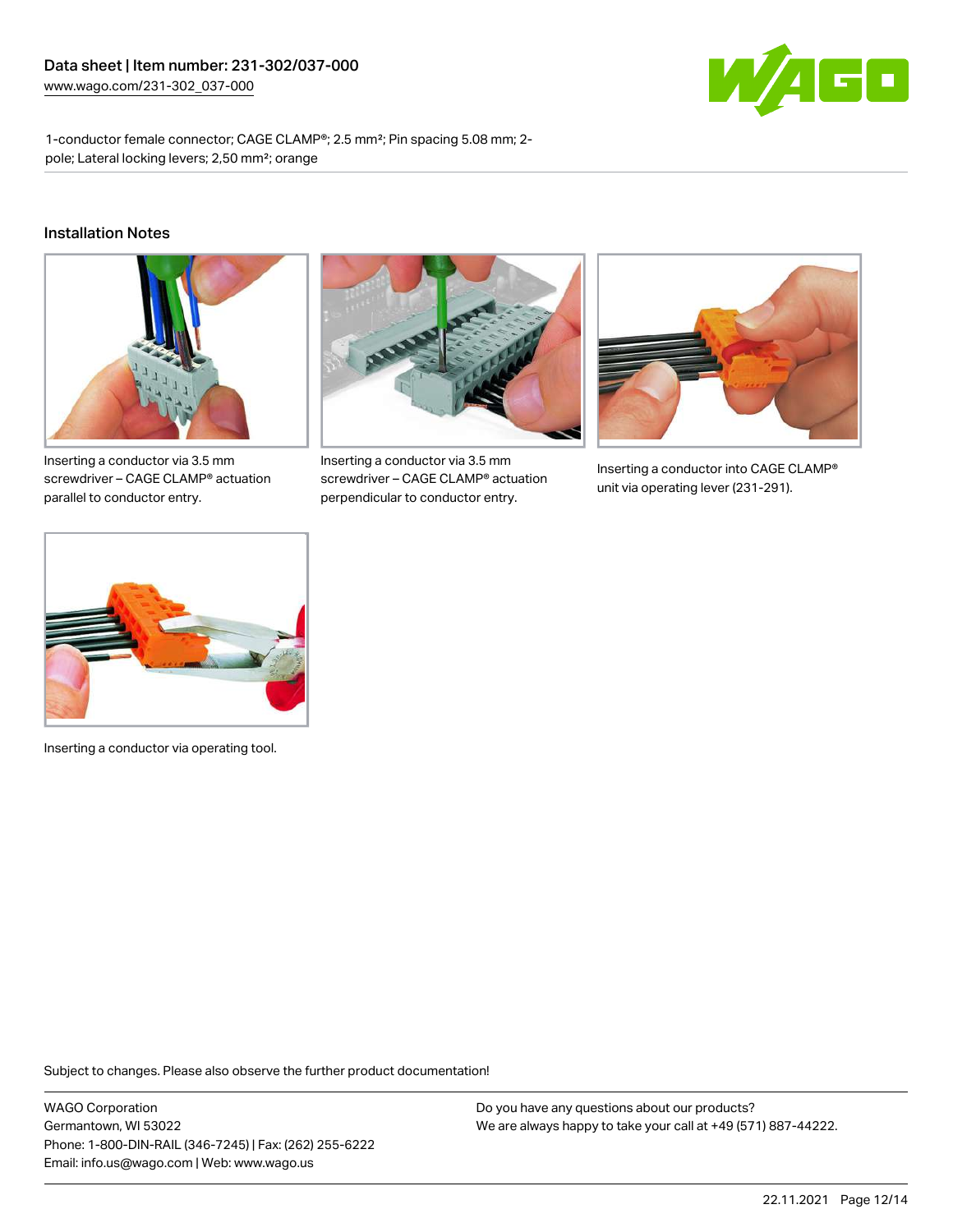



Coding a female connector by removing coding finger(s).



Testing – female connector with CAGE CLAMP®

Integrated test ports for testing perpendicular to conductor entry via 2 or 2.3 mm Ø test plug

#### Installation



Male connector with strain relief plate



Strain relief housing shown with a male connector equipped with CAGE CLAMP®

Subject to changes. Please also observe the further product documentation!

WAGO Corporation Germantown, WI 53022 Phone: 1-800-DIN-RAIL (346-7245) | Fax: (262) 255-6222 Email: info.us@wago.com | Web: www.wago.us